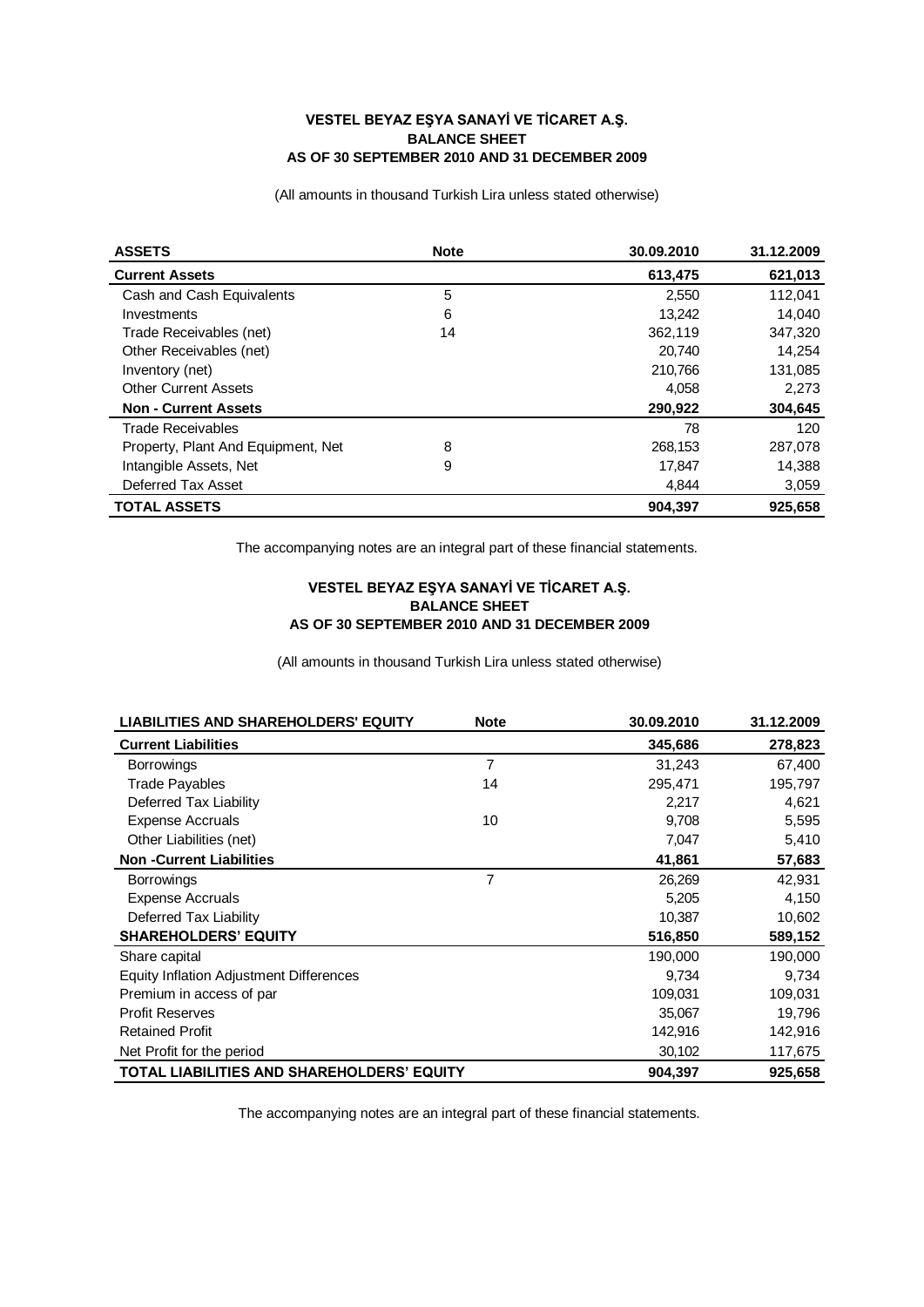## **VESTEL BEYAZ EŞYA SANAYİ VE TİCARET A.Ş. INCOME STATEMENT FOR THE NINE MONTH PERIOD ENDED 30 SEPTEMBER 2010**

(All amounts in thousand Turkish Lira unless stated otherwise)

|                                          | <b>Note</b> | $01.01 -$<br>30.09.2010 | $01.01 -$<br>30.09.2009 |
|------------------------------------------|-------------|-------------------------|-------------------------|
|                                          |             |                         |                         |
| <b>BASIC OPERATING INCOME</b>            |             |                         |                         |
| Sales (net)                              | 4           | 1,028,562               | 969,890                 |
| Cost of Sales (-)                        |             | (951, 640)              | (806, 767)              |
| <b>GROSS PROFIT</b>                      |             | 76,922                  | 163,123                 |
| Marketing and selling expenses           |             | (20, 875)               | (17, 475)               |
| General and administrative expenses      |             | (12,269)                | (10,216)                |
| Research and development expenses        |             | (10,291)                | (5,928)                 |
| Other operating income                   |             | 3,348                   | 5,465                   |
| Other operating expense                  |             | (4,008)                 | (5, 322)                |
| <b>OPERATING PROFIT</b>                  |             | 32,827                  | 129,647                 |
| Financing Income                         | 11          | 70,732                  | 106,112                 |
| <b>Financing Expenses</b>                | 12          | (67, 689)               | (122, 557)              |
| <b>PROFIT BEFORE TAX</b>                 |             | 35,870                  | 113,202                 |
| Tax on income from continuing operations |             |                         |                         |
| Tax charge for the period                |             | (7,768)                 | (22, 933)               |
| Deferred tax income                      |             | 2,000                   | 2,753                   |
| <b>NET INCOME FOR THE PERIOD</b>         |             | 30,102                  | 93,022                  |
|                                          |             |                         |                         |
| <b>EARNINGS PER SHARE (TL)</b>           | 13          | 0.16                    | 0.49                    |

The accompanying notes are an integral part of these financial statements.